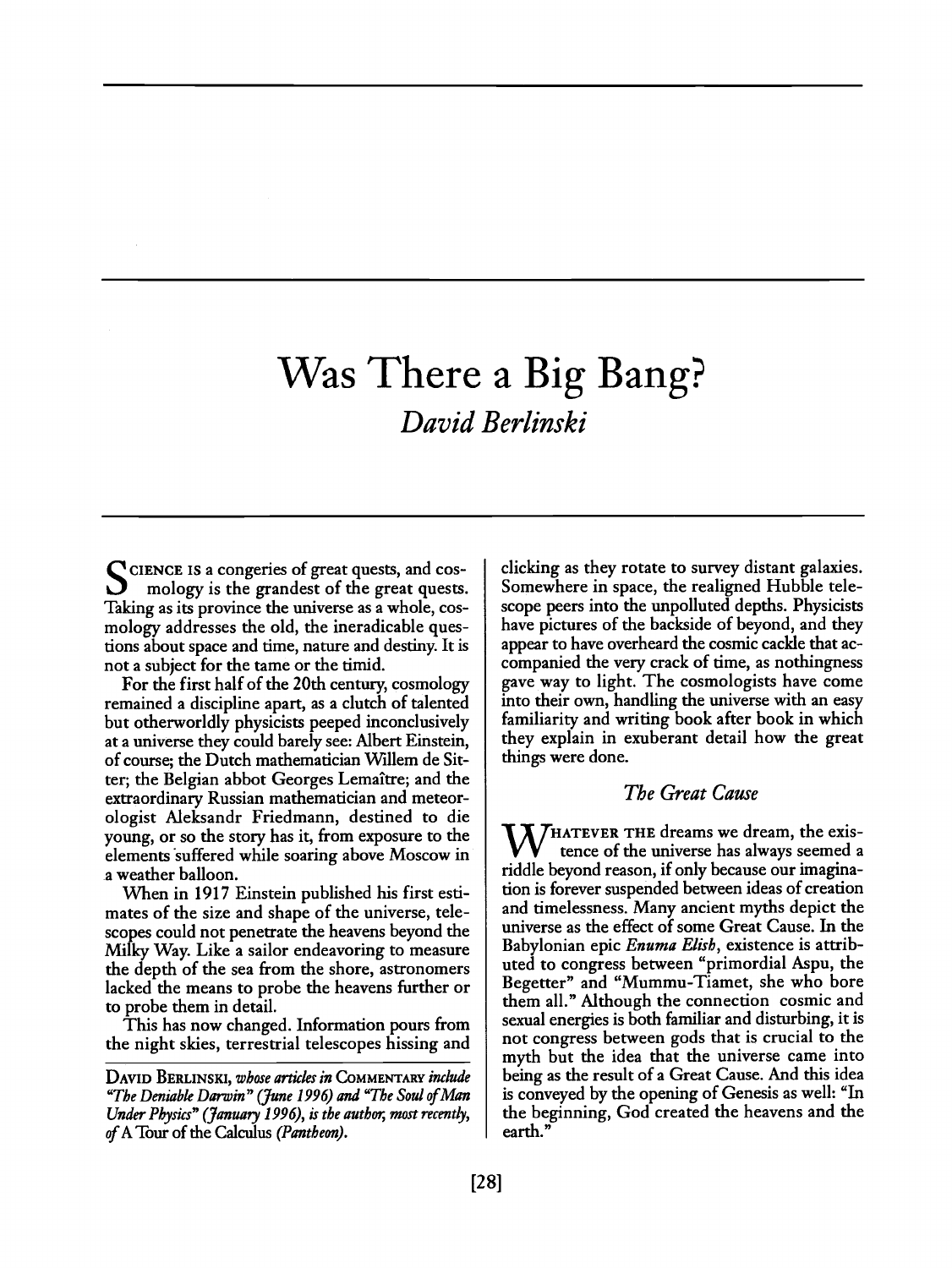These are words that express an authentically universal concept, one familiar to every culture. But while the concept of creation is common, it is also incoherent. "I venture to ask," the 3rd-century Chinese sage Kuo Hsiang ventured to ask, "whether the Creator is or is not. If He is not, how can He create things? And if He is, then (being one of these things) He is incapable (without self-creation) of creating the mass of bodily forms." That this argument is simple is no reason to think it wrong.

If not creation by a Great Cause, what, then, of timelessness: a universe proceeding sedately from everlasting to everlasting? In Maori myth, the world parents who bring the cosmos into being arise themselves from *po,* a kind of antecedent gruel or stuff, so that the universe appears as an episode in an infinitely extended drama. Some variant of this idea is also universal, a place in every culture where the weary mind takes refuge. Yet if timelessness offers an escape from the paradoxes of creation, the escape can easily seem an evasion. An everlasting universe is itself an object requiring explanation: if it is unprofitable to ask *when* it arose, one nonetheless wonders why the damn thing should be there at all.

It is the remarkable claim of contemporary cosmology to have broken, and broken decisively, the restless movement of the mind as it passes from theory to theory and from myth to myth. "Incomplete though it may be," one physicist has written, "the scope of modern scientific understanding of the cosmos is truly dazzling." This is not hyperbole. It is an assessment widely shared among physicists, and thus the standard by which their claims must be judged.

The universe, cosmologists now affirm, came into existence as the expression of an explosion, the cosmos shaking itself into existence from the bang of an initial singularity. It is tempting to think of the event in humanly comprehensible terms-a *gigantic* explosion or a *stupendous* eruption, as if, popcorn in hand, we were watching the show from far away. But this is absurd. The Big Bang was not an event taking place at a time or in a place. Space and time were themselves created by the Big Bang, the measure along with the measured.

As far as most physicists are concerned, the Big Bang is now a part of the structure of serene indubitability created by modern physics, an event undeniable as the volcanic explosion at Krakatoa. From time to time, it is true, the astrophysical journals report the failure of observation to confirm the grand design. It hardly matters. The physicists have not only persuaded themselves of the merits of Big Bang cosmology, they have persuaded everyone else as well. The Big Bang has come to signify virtually a universal creed; men and women who know nothing of cosmology are convinced that the rumble of creation lies within reach of their collective memory.

#### *The Cosmic Archeologist*

**OOKING** AT a few shards of pottery on the desert  $\blacktriangle$  floor, the archeologist is capable of conjuring up the hanging gardens of the past, the smell of myrrh and honey in the air. His is an act of intellectual reconstruction, one made poignant by the fact that the civilization from which the artifacts spring lies forever beyond the reach of anything but remembrance and the imagination. Cosmology on the grand scale is another form of archeology; the history of the cosmos reveals itself in layers, like the strata of an ancient city.

The world of human artifacts makes sense against the assumption of a continuous human culture. The universe is something else: an old, eerie place with no continuous culture available to enable us to make sense of what we see. It is the hypothesis that the universe is *expanding* that has given cosmologists a unique degree of confidence as they climb down the cliffs of time.

A universe that is expanding is a universe with a clear path into the past. If things are now far apart, they must at one point have been close together; and if things were once close together, they must at one point have been *hotter* than they are now, the contraction of space acting to compress its constituents like a vise, and so increase their energy. The retreat into the past ends at an initial singularity, a state in which material particles are at *no* distance from each other and the temperature, density, and curvature of the universe are infinite.

The cosmic archeologist may now be observed crawling back up the cliffs of time he so recently descended. During the first 10<sup>-43</sup> seconds after the Big Bang $-10^{-43}$  is one over a ten followed by 42 zeros-both matter and radiation fill the void. A reign of fluid interchange obtains, with particles of matter and antimatter exchanging identities. As the primitive goo of the cosmos-what the physicist George Gamow called *ylem*, the primordial stuffcontinues to expand, it continues to cool. Neutrinos, photons, electrons, positrons, neutrons, and protons agitate themselves throughout space. With the temperature dropping, the neutrinos decamp for parts unknown.

At roughly one-and-one-half seconds after the Big Bang, protons and neutrons lose the ability to exchange identities, and the ratio of neutrons to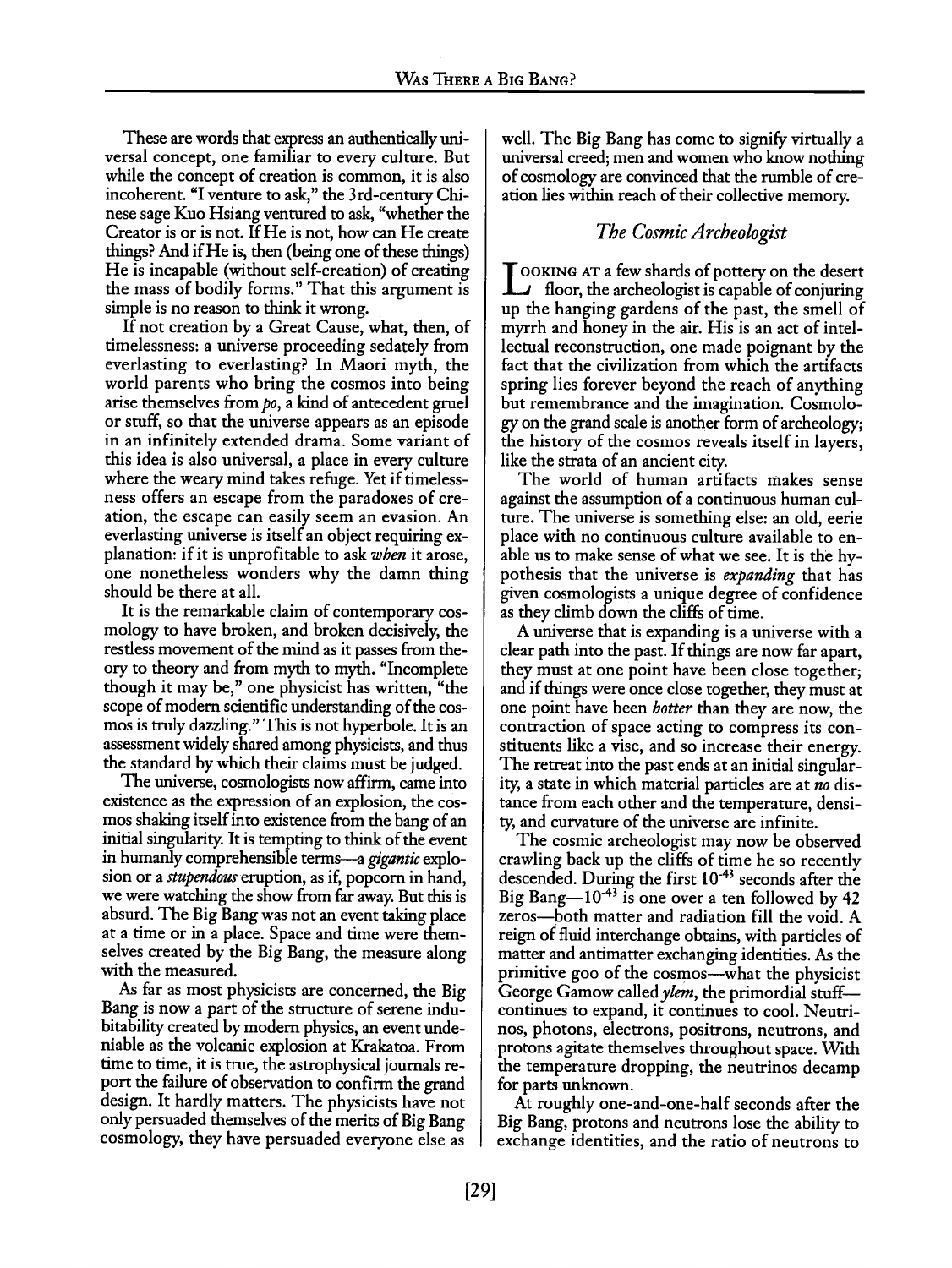protons in the universe freezes itself at one to six. Three-and-one-half seconds later, the equilibrium between electrons and positrons collapses, and the positrons follow the neutrinos into the void.

Three minutes pass. The era of nucleosynthesis begins thereafter. Those neutrons that during the freeze-out found themselves bound to the world's vagrant protons now take up an identity as a form of helium. Other elements wait patiently for the stars to be born so that they may be cooked in their interiors.

The universe continues to expand, pulse, glow, throb, and moan for 400,000 years more, passing insensibly from a place where radiation predominates to an arena where matter has taken charge and is in command. The temperature is now 4,000 degrees Kelvin. The great era of *recombination* is at hand, a burst of cosmic creativity recorded in the walls of time. Free electrons and protons form hydrogen. The interaction between matter and radiation changes dramatically.

Until recombination, photons found themselves trapped within a cosmic pinball machine, ricocheting from one free charged particle to another, the cosmos frustratingly opaque because frustratingly dense. But hydrogen binds the cosmic debris, and for the first time, light streams from one side of creation to the other. The early universe fills with low-temperature blackbody radiation, the stuff destined to be observed fifteen billion years later in Princeton, New Jersey, as cosmic background radiation (CBR).

The separation of light and matter allows the galaxies to form, gravity binding the drifting dust in space. At last, the universe fills with matter, the stars settling into the sky, the far-flung suns radiating energy, the galaxies spreading themselves throughout the heavens. On the earth that has been newly made, living things shamble out of the warm oceans, the cosmic archeologist himself finally clambering over the lip of time to survey the scene and take notes on all that has occurred.

Such is the standard version of hot Big Bang cosmology-"hot" in contrast to scenarios in which the universe is cold, and "Big Bang" in contrast to various steady-state cosmologies in which nothing ever begins and nothing ever quite ends. It may seem that this archeological scenario leaves unanswered the question of *how* the show started and merely describes the consequences of some Great Cause that it cannot specify and does not comprehend. But really the question of how the show started answers itself: before the Big Bang there was nothing. *Darkness was upon the face of the deep.*

## *Blow- Up*

TOTWITHSTANDING THE investment made by the scientific community and the general public in contemporary cosmology, a suspicion lingers that matters do not sum up as they should. Cosmologists write as if they are quite certain of the Big Bang, yet, within the last decade, they have found it necessary to augment the standard view by means of various new theories. These schemes are meant to solve problems that cosmologists were never at pains to acknowledge, so that today they are somewhat in the position of a physician reporting both that his patient has not been ill and that he has been successfully revived.

The details are instructive. It is often said, for example, that the physicists Arno Penzias and Robert Wilson observed the remnants of the Big Bang when in 1962 they detected, by means of a hum in their equipment, a signal in the night sky they could not explain. This is not quite correct. What Penzias and Wilson *observed* was simply the same irritating and ineradicable noise that has been a feature of every electrical appliance I have ever owned. What theoreticians like Robert Dicke *inferred* was something else: a connection between that cackle and the cosmic background radiation released into the universe after the era of recombination.

The cosmic hum is real enough, and so, too, is the fact that the universe is bathed in background radiation. But the era of recombination is a shimmer by the doors of theory, something known indirectly and only by means of its effects. And therein lies a puzzle. Although Big Bang cosmology does predict that the universe should be bathed in a milky film of radiation, it makes no predictions about the uniformity of its temperature. Yet, looking at the sky in every direction, cosmologists have discovered that the CBR has the same temperature, to an accuracy of one part in 100,000.

Why should this be so? CBR filled the universe some 400,000 years after the Big Bang; if its temperature thereafter is utterly and entirely the same, some physical agency must have brought this about. But by the time of recombination, the Big Bang had blown up the universe to a diameter of 90,000,000 light years. A physical signal-a light beam, say-sent hustling into the cosmos at Time Zero would, a mere 400,000 years later, be hustling still; by far the greater part of the universe would be untouched by its radiance, and so uninfluenced by the news that it carried. Since, by Einstein's theory of special relativity, nothing can travel faster than light itself, it fol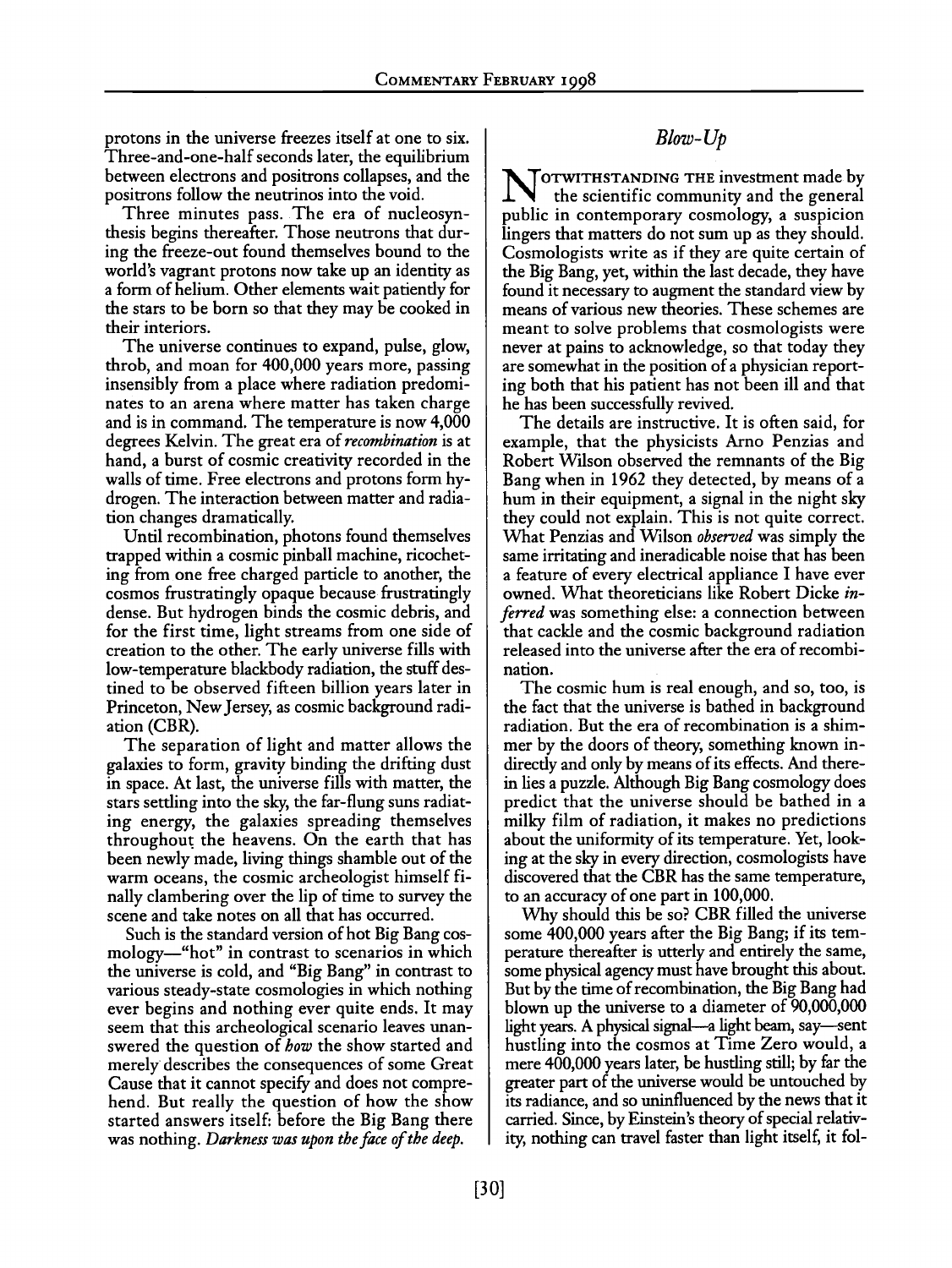lows that no physical agency would have had time enough to establish the homogeneity of the CBR, which appears in Big Bang cosmology as an arbitrary feature of the early universe, something that must be assumed and is not explained.

THEORIES **OF** *inflation* now make a useful appearance. Their animating idea represents a contribution to cosmology from particle physicsa rare example of intellectual lend-lease, and evidence that disciplines dealing with the smallest of objects may be relevant to disciplines dealing with the largest. Within what is now known as the Standard Model, the familiar arrangement in which elementary particles are moved by various forces gives way to a mathematically more general scheme in which fields replace both particles and forces as essential theoretical structures. A field is an expanse or expression of space, something like a surface in two dimensions, or the atmosphere in three, or space and time in four. The Standard Model in particle physics consists of a dozen or so fields, exchanging energy with one another and subsidizing particles by means of the energy they contain.

It is the Higgs field that originally came to play a novel role in Big Bang cosmology. Named after Peter Higgs, the Scottish physicist who charmed it into existence, the Higgs field is purely a conjectured object. Its cosmological potential was first noted by a young American physicist, Alan Guth.

Fields are structures that carry latent energy even under conditions in which the space they control is to all intents and purposes empty. The natural and stable state of the Higgs field is one in which its latent energy is at a minimum. Such is its true vacuum state, the word "vacuum" indicating that the field is empty, and the word "true" that the field is in its lowest energy configuration. But under certain physically possible circumstances, the Higgs field can find itself adventitiously trapped in *a false* vacuum state, a condition in which, like a spring, it is loaded with potential energy. It is thus, Guth conjectured, that the Higgs field might have found itself fluttering about the early universe, energetically throbbing and dying to be of use.

The wish is father to the act. The energy within the Higgs field is repulsive: it pushes things apart. When released, it contributes a massive jolt to the process of cosmic expansion already under way. The universe very quickly doubles in size. Space and time stretch themselves out. Particles zoom from one another. If the ordinary course of cosmic expansion is linear, inflationary expansion is exponential, like the gaunt, hollow-eyed guest gobbling the hors d'oeuvres-and everything else-at a previously decorous cocktail party. Only as the Higgs field tumbles down to its true vacuum state does inflation come to a halt, and the ordinary course of the Big Bang resume.

The mechanism of inflation, cosmologists cheerfully admit, is rather like one of those Rube Goldberg contraptions in which a door is made to open by means of a sequence that includes a flashing neon light, an insulting message in a bottle, a prizefighter wearing patent-leather shoes, and a boa constrictor with an aversion to milk. Nonetheless, they add, inflation provides a natural and plausible explanation for the fact that the CBR is uniform in temperature. If the universe under standard Big Bang cosmology is too large to allow a coordinating physical signal to reach every part of the CBR, then one redemptive idea is to cast around for a universe smaller than the standard one. This, inflation provides. Within an inflationary universe, the CBR owes its uniform temperature to the fact that it has been thoroughly mixed. At the end of the era of recombination, the CBR then surges through space like pre-warmed soup.

Inflation is an idea that has gripped the community of cosmologists. Whether it has advanced their scientific agenda is another question. As we have seen, standard Big Bang cosmology requires that features of the early universe such as the temperature of the CBR be set arbitrarily. This has seemed intellectually repugnant to many physicists: the goal of science is to reduce the arbitrariness of description. But inflationary cosmology has arbitrary features of its own, which, displaced from one corner of the theory, have a habit of popping up in another. "The need for fine-tuning of the universe," the physicist David Lindley observed of Guth's proposal, "has been obviated by fine-tuning the Higgs mechanism instead." So it has.

Soon after its introduction, Guth's model of inflation required adjustment. The Higgs field has been replaced by scalar fields, which, as Guth admits, "in many cases serve no function other than the driving of inflation." These fields must be carefully chosen if they are to do their work, a fact that Guth again honestly acknowledges: "Their nature cannot be deduced from known physics, and their<br>detailed properties have to be hypothesized."

In an interesting example of inflationary theory self-applied, inflationary fields have undergone an exponential increase of their own. Beyond mere inflation, the sort of thing that with great heartiness simply blows the universe up, there is chaotic inflation and even "eternal inflation," both of them the creations of the cosmologist Andrei Linde. Almost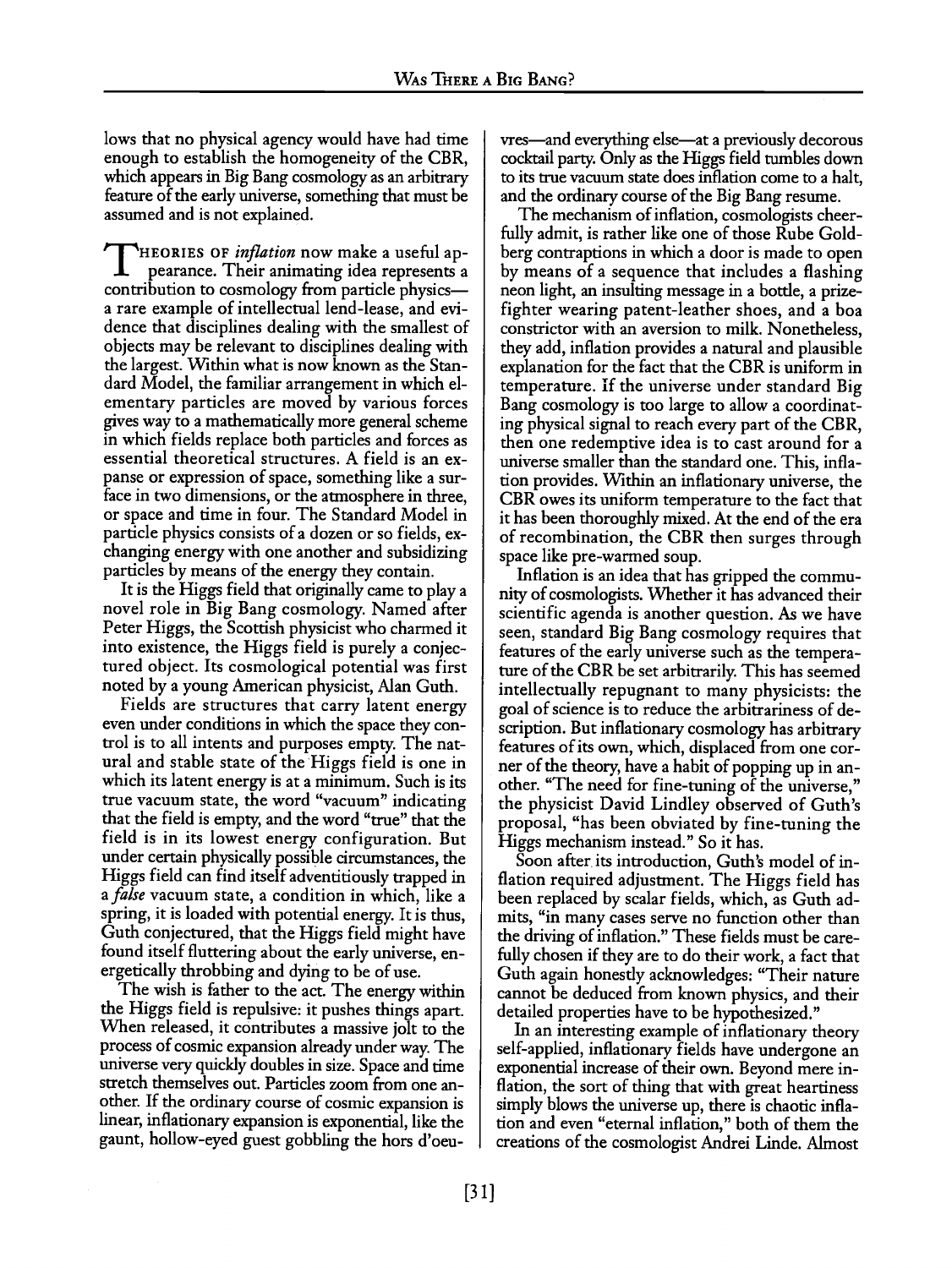all cosmologists have a favored scheme; when not advancing their own, they occupy themselves enumerating the deficiencies of the others.

### *Red Stars at Night*

TREAMING IN from space, light reaches the earth like a river rich in information, the stars in the sky having inscribed strange and secret messages on its undulations. The universe is very large, light has always whispered; the nearest galaxy to our own-Andromeda-is more than two million light years away. But the universe has also seemed relatively static, and this, too, light suggests, the stars appearing where they have always appeared, the familiar dogs and bears and girdled archers of the constellations making their appointed rounds in the sky each night.

More than anything else, it is this impression that Big Bang cosmology rejects. The cool gray universe, current dogma holds, is a place of extraordinary violence, the galaxies receding from one another, the skin of creation stretching at every spot in space, the whole colossal structure blasting apart with terrible force. And this message is inscribed in light as well.

In one of its incarnations, light represents an undulation of the electromagnetic field; its source is the excitable atom itself, with electrons bouncing from one orbit to another and releasing energy as a result. Each atom has a spectral signature, a distinctive electromagnetic frequency. The light that streams in from space thus reveals something about the composition of the galaxies from which it was sent.

In the 1920's, the characteristic signature of hydrogen was detected in various far-flung galaxies. And then an odd discovery was made. Examining a very small sample of twenty or so galaxies, the American astronomer V. M. Slipher observed that the frequency of the hydrogen they sent into space was shifted to the red portion of the spectrum. It was an extraordinary observation, achieved by means of primitive equipment. Using a far more sophisticated telescope, Edwin Hubble made the same discovery in the late 1920's after Slipher had (foolishly) turned his attention elsewhere.

The galactic redshift, Hubble realized, was an exceptionally vivid cosmic clue, a bit of evidence from far away and long ago, and like all clues its value lay in the questions it prompted. Why should galactic light be shifted to the red and not the blue portions of the spectrum? Why, for that matter, should it be shifted at all?

An invigorating stab in the dark now followed.

The pitch of a siren is altered as a police car disappears down the street, the sound waves carrying the noise stretched by the speed of the car itself. This is the familiar Doppler effect. Something similar, Hubble conjectured, might explain the redshift of the galaxies, with the distortions in their spectral signature arising as a reflection of their recessional velocity as they disappeared into the depths.

Observations and inferences resolved themselves into a quantitative relationship. The redshift of a galaxy, cosmologists affirm, and so its recessional velocity, is proportional to its distance and inversely proportional to its apparent brightness or flux. The relationship is known as Hubble's law, even though Hubble himself regarded the facts at his disposal with skepticism.

Hubble's law anchors Big Bang cosmology to the real world. Many astronomers have persuaded themselves that the law represents an observation, almost as if, peering through his telescope, Hubble had noticed the galaxies zooming off into the far distance. This is nonsense. Hubble's law consolidates a number of very plausible intellectual steps. The light streaming in from space is relieved of its secrets by means of ordinary and familiar facts, but even after the facts are admitted into evidence, the relationship among the redshift of the galaxies, their recessional velocity, and their distance represents a complicated inference, an intellectual leap.

**HE** BIG BANG rests on the hypothesis that the universe is expanding, and in the end the plausibility of its claims will depend on whether the universe *is* expanding. Astronomers can indeed point to places in the sky where the redshift of the galaxies appears to be a linear function of their distance. But in astrophysics, as in evolutionary biology, it is failure rather than success that is of significance. The astrophysical literature contains interesting and disturbing evidence that the linear relationship at the heart of Hubble's law by no means describes the facts fully.

At the end of World War II, astronomers discovered places in the sky where charged particles moving in a magnetic field sent out strong signals in the radio portion of the spectrum. Twenty years later, Alan Sandage and Thomas Mathews identified the source of such signals with optically discernible points in space. These are the quasars*quasi stellar radio sources.*

Quasars have played a singular role in astrophysics. In the mid-1960's, Maarten Schmidt discovered that their spectral lines were shifted massively to the red. If Hubble's law were correct,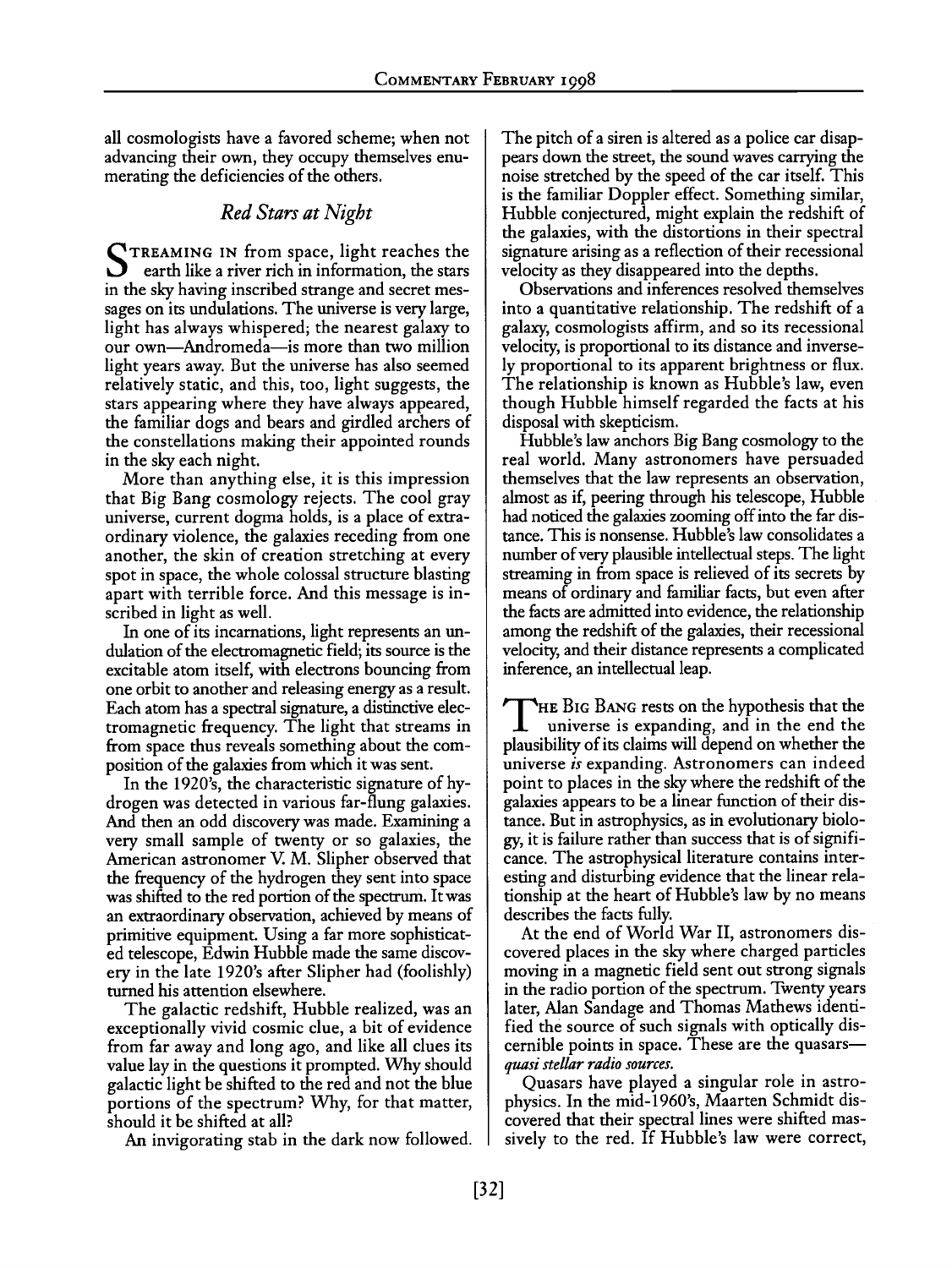quasars should be impossibly far away, hurtling themselves into oblivion at the far edge of space and time. But for more than a decade, the American astronomer Halton Arp has drawn the attention of the astronomical community to places in the sky where the expected relationship between redshift and distance simply fails. Embarrassingly enough, many quasars seem bound to nearby galaxies. The results are in plain sight: there on the photographic plate is the smudged record of a galaxy, and there next to it is a quasar, the points of light lined up and looking for all the world as if they were equally luminous.

These observations do not comport with standard Big Bang cosmology. If quasars have very large redshifts, they must (according to Hubble's law) be very far away; if they *seem* nearby, then either they must be fantastically luminous or their redshift has not been derived from their velocity. The tight tidy series of inferences that has gone into Big Bang cosmology, like leverage in commodity trading, works beautifully in reverse, physicists like speculators finding their expectations canceled by the very processes they had hoped to exploit.

Acknowledging the difficulty, some theoreticians have proposed that quasars have been caught in the process of evolution. Others have scrupled at Arp's statistics. Still others have claimed that his samples are too small, although they have claimed this for every sample presented and will no doubt continue to claim this when the samples number in the billions. But whatever the excuses, a great many cosmologists recognize that quasars mark a point where the otherwise silky surface of cosmological evidence encounters a snag.

TTHIN **~WI~** ANY scientific discipline, bad news must come in battalions before it is taken seriously. Cosmologists can point to any number of cases in which disconcerting evidence has resolved itself in their favor; a decision to regard the quasars with a watchful indifference is not necessarily irrational. The galaxies are another matter. They are central to Hubble's law; it is within the context of galactic observation that the crucial observational evidence for the Big Bang must be found or forged.

The battalions now begin to fill. The American mathematician I.E. Segal and his associates have studied the evidence for galactic recessional velocity over the course of twenty years, with results that are sharply at odds with predictions of Big Bang cosmology. Segal is a distinguished, indeed a great mathematician, one of the creators of modern function theory and a member of the National Academy of Sciences. He has incurred the indignation of the astrophysical community by suggesting broadly that their standards of statistical rigor would shame a sociologist. Big Bang cosmology, he writes,

owes its acceptance as a physical principle pri-<br>marily to the uncritical and premature repre-<br>sentation of [the redshift-distance relationship]<br>as an empirical fact.... Observed discrepan $cies \ldots$  have been resolved by a pyramid of exculpatory assumptions, which are inherently incapable of noncircular substantiation.

These are strong words of remonstration, but they are not implausible. Having constructed an elaborate scientific orthodoxy, cosmologists have acquired a vested interest in its defense. The astrophysicists J.G. Hoessell, J.E. Gunn, and TX. Thuan, for example, report with satisfaction that within the structures described by G.O. Abell's *Catalog of Bright Cluster Galaxies* (1958), prediction and observation cohere perfectly to support Hubble's law. Abell's catalog is a standard astronomical resource, used by cosmologists everywhere—but it is useless as evidence for Hubble's law. "In determining whether a cluster meets selection criterion," Abell affirms, "it was assumed that their redshifts were proportional to their distance." If this is what Abell *assumed,* there is little point in asking what conclusions he *derived.*

The fact that the evidence in favor of Hubble's law may be biased does not mean that it is untrue;<br>bias may suggest nothing more than a methodological flaw. But Segal is persuaded that when the evidence is soberly considered, it *does* contravene accepted doctrine, statistical sloppiness functioning, as it so often does, simply to conceal the facts.

A statistical inference is compelling only if the samples upon which it rests are objectively compelling. Objectivity, in turn, requires that the process of sampling be both reasonably complete and unbiased. Segal and his colleagues have taken pains to study samples that within the limits of observation are both. Their most recent study contains a detailed parallel analysis of Hubble's law across four wave bands, one that essentially surveys all stellar objects within each band. The analysis is based on new data drawn from the G. de Vaucoleurs survey of bright cluster galaxies, which includes more than 10,000 galaxies. Hubble's own analysis, it is worthwhile to recall, was limited to twenty galaxies.

The results of their analysis are disturbing. The linear relationship that Hubble saw, Segal and his collaborators cannot see and have not found. Rather, the relationship between redshift and flux or apparent brightness that they have studied in a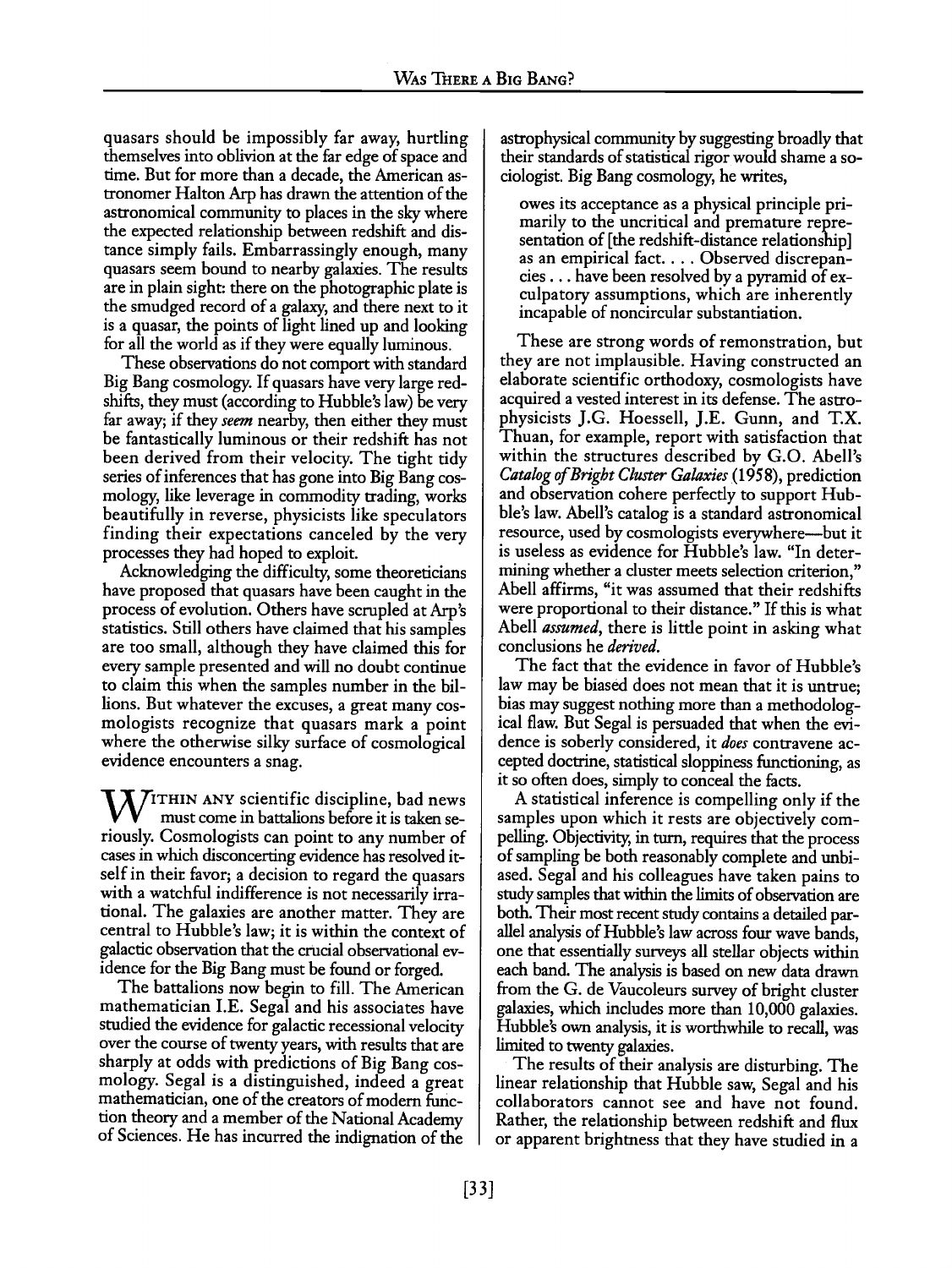large number of complete samples satisfies a quadratic law, the redshift varying as the square of apparent brightness. "By normal standards of scientific due process," Segal writes, "the results of [Big Bang] cosmology are illusory."

Cosmologists have dismissed Segal's claims with a great snort of indignation. But the discrepancy from Big Bang cosmology that they reveal is hardly trivial. Like evolutionary biologists, cosmologists are often persuaded that they are in command of a structure intellectually powerful enough to accommodate gross discrepancies in the data. This is a dangerous and deluded attitude. Hubble's law embodies a general hypothesis of Big Bang cosmology-namely, that the universe is expanding-and while the law cannot be established by observation, observation *can* establish that it may be false. A statistically responsible body of contravening evidence has revealed something more than an incidental defect. Indifference to its implications amounts to a decision to place Big Bang cosmology beyond rational inquiry.

#### *Monlam Chemno*

 $\Lambda$ /HATEVER THE facts may be, the Big Bang is also an event informed by the majesty of a great physical theory. Einstein published the equations for general relativity in 1915, and more than 80 years later, general relativity remains the only theoretical instrument remotely adequate to the representation of the universe as a whole.

General relativity is first and fundamentally an account of gravity, the force that pulls ballerinas to the ground and that fixes the planets in elliptical orbits around the sun. At the beginning of the scientific era, Isaac Newton described a universe in which space and time are absolute. The measured beating of a great clock is heard, and it is heard everywhere at once. Particles move within the unchanging vault of space. Material objects attract one another with a force proportional to their mass and inversely proportional to the square of the distance between them.

A metaphysical reorganization is required before Newton's caterpillar can emerge as Einstein's butterfly. The elements of general relativity are physi*cal processes,* a word signifying something that starts at one time and at one place and that ends at another time and another place, and so crawls along a continuum whose intrinsic structure has four dimensions. Within the arena of these physical processes, the solid structures of the Newtonian universe undergo a dissolution. The great vault of space and the uniformly beating heart dwindle and then disappear: *this* universe is one in which space and time have fused themselves into a single entity, and *its* heart is an ever-changing but reciprocating relationship between space-time and matter. Material objects direct the space and time that surround them to curve, much as a bowling ball deforms the mattress on which it rests; the curvature of spacetime determines the path undertaken by physical processes, much as an ant crawling on that mattress must travel a curved path to get where it is going.

Newtonian gravity acts at a distance and as a force, the very bowels of the earth reaching to enfold an object and pull it down. But while Newton was able quantitatively to describe how gravity acts, he was unable to say why it acts at all, the aching attraction of matter for matter having no other explanation than the fact that it is so. General relativity provides an explanation of gravity in terms of the curvature of space and time. No forces are involved, and none is invoked, but gravity nonetheless emerges in this universe as a natural expression of the way the cosmos is constructed.

Freely moving objects, Einstein assumed, follow a path covering the shortest distance between points in space and time. Within the ambit of a large material object, the shortest distance between such points is curved. Ballerinas accelerate toward the center of the earth after being thrown upward by their partners because acceleration is required by the geometry in which they are embedded. In this fashion, gravity disappears as a force but remains as a fact.

If the analysis of gravity is at the center of general relativity, the intellectual tools responsible for its analysis—the equations that describe the everchanging relationship between curvature and material objects-are responsible as well for its local character. For many years, the most precise and most interesting tests of the theory were conducted within the narrow confines of our own solar system. Cosmology, however, is a *global* study, one in which the universe itself is the object of contemplation, and not any of its parts. The conveyance from the local structure of the universe (the sun, the solar system) to the universe as a whole must be negotiated by a daring series of inferences.

In describing matter on a cosmic scale, cosmologists strip the stars and planets, the great galaxies and the bright bursting supernovae, of their uniqueness as places and things and replace them with an imaginary distribution: the matter of the universe is depicted as a great but uniform and homogeneous cloud covering the cosmos equitably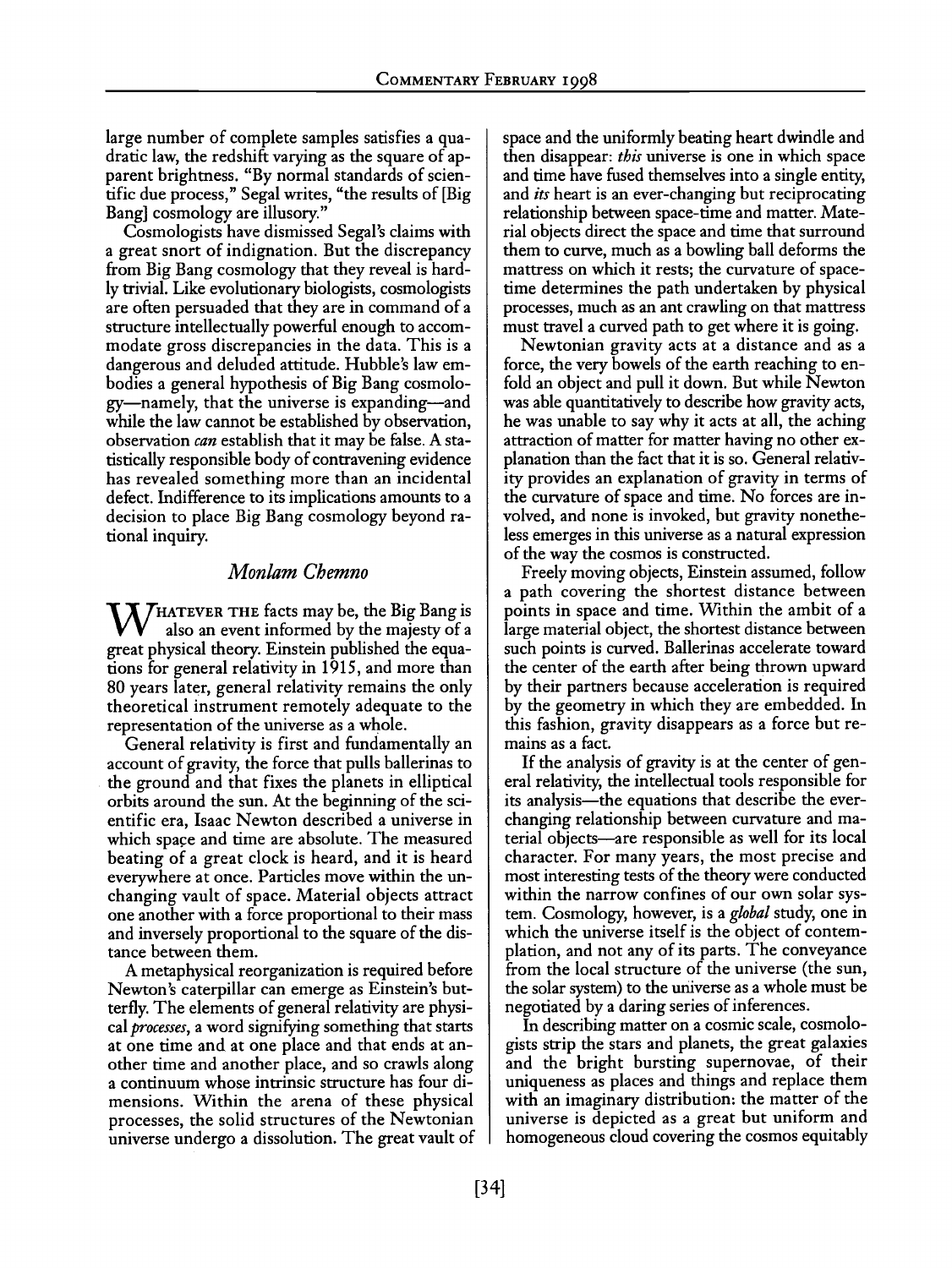in all its secret places. Cosmologists make this assumption because they must. There is no way to deal with the universe object by object; the equations would be inscrutable, impossible to solve. But however useful the assumption of homogeneity may be mathematically, it is false in the straightforward sense that the distribution of matter in the universe is not homogeneous at all.

Having simplified the contents of the universe, the cosmologist must take care as well, and for the same reason, to strip from the matter that remains any suggestion of particularity or preference in place. The universe, he must assume, is isotropic. It has no center whatsoever, no place toward which things tend, and no special direction or axis of coordination. The thing looks much the same wherever it is observed.

The twin assumptions that the universe is homogeneous and isotropic are not ancillary but indispensable to the hypothesis of an expanding universe; without them, no conclusion can mathematically be forthcoming. Together, these two assumptions are like the figured bass needed to chant what in Tibetan is known as *Monlam Chemno,* the great prayer to the cosmos.

#### *Specification in the Dark*

AN EQUATION draws the noose of an identity  $A^{\text{Newton}}$  between two or more items. The field equations of general relativity draw that noose between curvature (the metric structure of the universe) and matter (its stress-energy tensor). But it is one thing to specify an equation, and quite another to solve it.

The mathematician in him having taken command, Einstein endeavored in 1917 to provide cosmological solutions for the field equations of his own theory. He struggled with increasing vexation. The models he was able to derive indicated that the radius of the universe was either expanding or contracting; it was a conclusion that offended his aesthetic sensibilities. By adding a parameter to his equations—the so-called cosmological constant he was in the end able to discover a static solution, one that revealed a universe finite in extent, but unbounded, like the surface of a sphere. This static solution has a habit of dropping from the view of cosmologists, who routinely aver that Einstein's theory of general relativity uniquely specifies an expanding universe. Not so.

Einstein had hoped that the equations of general relativity would determine a single world model, or cosmic blueprint. In this he was destined to be

disappointed. Months after he discovered one solution of the field equations, Willem de Sitter discovered another. In de Sitter's universe, there is no matter whatsoever, the place looking rather like a dance hall in which the music can be heard but no dancers seen, radiation filling the empty spaces and ricocheting from one end of creation to another.

In the 1920's, both Aleksandr Friedmann and Georges Lemaitre discovered the solutions to the field equations that have dominated cosmology ever since, their work coming to amalgamate itself into a single denomination as Friedmann-Lemaitre (FL) cosmology. Gone from their models is the cosmological constant (although it is resurrected in various inflation scenarios), and as a result the universe breathes voluptuously, its radius expanding or contracting with time.

FL cosmology does not assign to the universe a unique geometrical identity, or specify its fate forever; general relativity is mathematically compatible with a number of different physical scenarios. Like the surface of a sphere, the universe may well be closed, the whole thing falling back on itself at the end of time. A certain symmetry prevails, the life of things and all the drama of creation caught between two singularities as the universe traces a trajectory in which its initial effervescent explosion is followed by a subsequent enervating contraction.

Or yet again, the universe may well be open, space and time forever gushing into the void but with ever-decreasing intensity, like an athlete panting in shallow breaths. Such a universe is purely a mathematician's world, one seen only by the exercise of certain obscure mental muscles, and regarded by physicists (and everyone else) with glum distaste.

Or, finally, the universe may be one that occupies the Euclidean space of high-school textbooks and intuition alike, balanced precariously but balanced forever on a knife's edge between expansion and contraction.

If its predictive capacities seem unstable, FL cosmology has other peculiarities as well. Whatever the specific form its solutions take, they are alike in assigning dynamic properties to the universe as a whole. The classical distinction between the eternal vault of space and time and its entirely perishable contents has disappeared. The universe in FL cosmology is *itself* bound to the wheel of being, with space and time no more permanent than water and air. Light blazes, the show commences, and like some magnificent but mysterious organism, the universe expands with an exuberant rush of energy and floods nothingness with the seeds of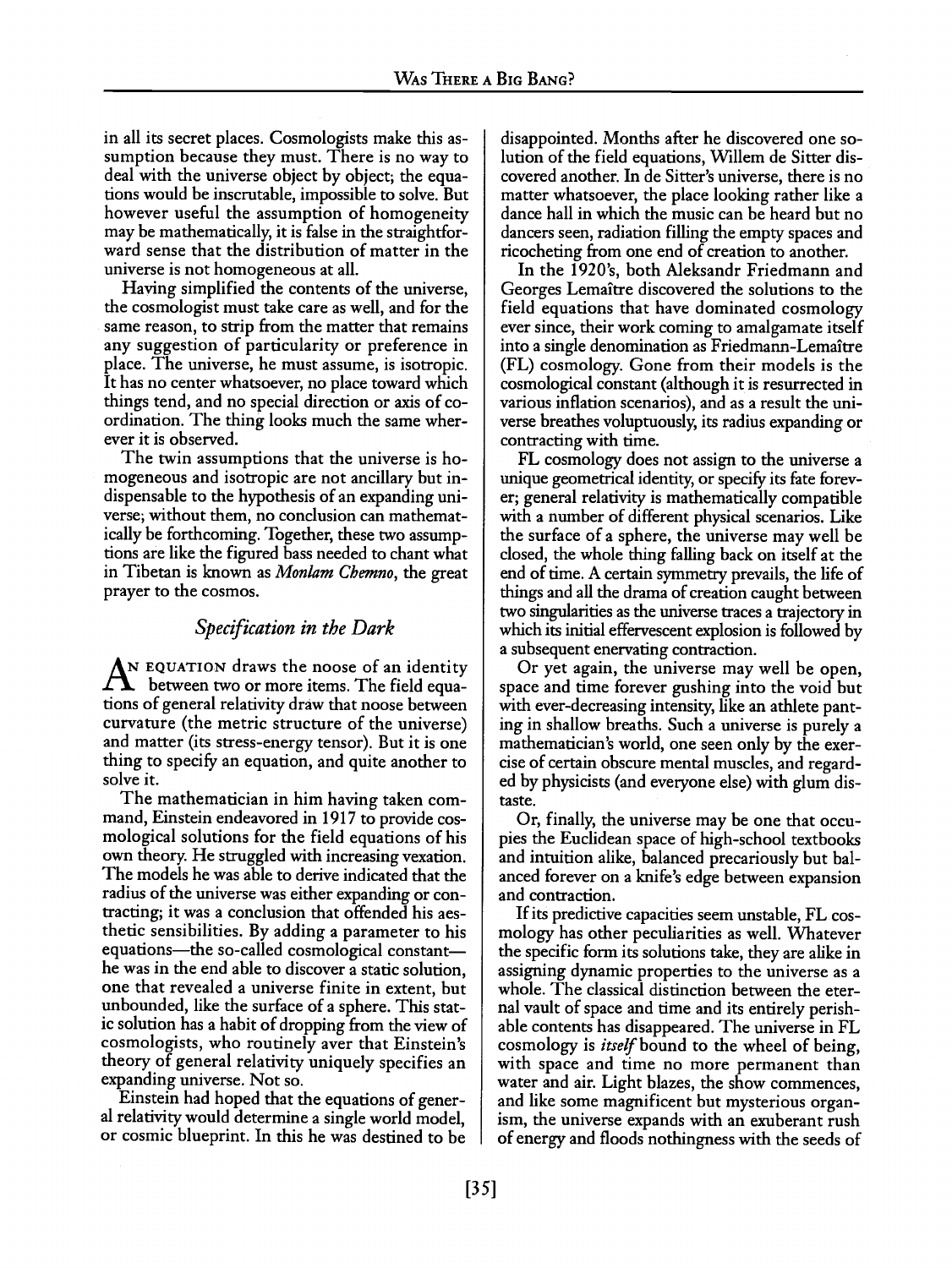being. In this fundamental respect, FL cosmology breaks both with tradition and with common sense.

#### *At Time Zero*

HE INTERPRETATION of a physical theory partakes of a dark art, one in which mathematical concepts are ceded dominion over the physical world. In practicing this art, the mathematician, like the necromancer that he is, is always liable to the temptation of confusing the structures over which he presides with things in the real world.

On the assumption--on the *assumption-that* the universe is expanding, it is irresistibly tempting to run time backward until the far-flung debris of the cosmos collects itself back into a smaller and smaller area. It seems evident, though, that this process of contraction and collapse may be continued only so far. An apple may be divided in halves, and then thirds, and then quarters, but even though the mathematical sequence of one half, one third, one fourth, and so on contains infinitely many terms, and converges ultimately to zero, the apple itself may be divided only finitely many times.

This straightforward point has been the source of grave confusion. "The universe," the astronomer Joseph Silk writes, "began at time zero in a state of infinite density." It is there that (by definition) a *singularity* may be found. "Of course," Silk adds, "the phrase 'a state of infinite density' is completely unacceptable as a physical description of the universe.... An infinitely dense universe [is] where the laws of physics, and even space and time, break down."

These are not words that inspire confidence. Does the phrase "a state of infinite density" describe a physical state of affairs or not? If it does, the description is uninformative by virtue of being "completely unacceptable." If it does not, the description is uninformative by virtue of being completely irrelevant. But if the description is either unacceptable or irrelevant, what reason is there to believe that the universe began in an initial singularity? Absent an initial singularity, what reason is there to believe that the universe began at all?

When prominent cosmologists tie themselves in knots, charity tends to assign the blame to the medium in which they are navigating-books for a general audience—rather than the message they are conveying. But when it comes to the singularities, the knots form in *every* medium, evidence that the message is at fault and not the other way around. Cosmologists often claim that the mathematicians among them have demonstrated what they themselves may be unable clearly to ex-

press. In a passage that is typical, the astrophysicist Kip Thorne writes that "[Stephen] Hawking and [Roger] Penrose in 1970 proved—without any idealizing assumptions—that our universe must have had a space-time singularity at the beginning of its Big Bang expansion." But while it is true that Hawking and Penrose proved something, what they demonstrated remains within the gerbil wheel of mathematics; any additional inference requires a connection that the mathematician is not in a position to provide.

The concept of a singularity belongs *essentially to* mathematics. Singularities are not experimentally accessible objects. They cannot be weighed, measured, assessed, replicated, balanced, or seen by any modality of the senses. Within certain mathematical contexts, the concept has real content. An ordinary curve goes up one side of the blackboard and down the other; it *changes* its direction at a singular point. There are singularities within the calculus, and singularities in complex function theory where imaginary numbers loiter, and singularities in the space of smooth maps. There are singularities within general relativity as well, but the term covers a variety of cases, and the singularities within general relativity are distinctly odd.

In most mathematical theories a natural distinction is drawn between a figure and its background: a curve arcs within the broader ambit of an enveloping space, a mapping is easily distinguished from the spaces it connects. Typically, it is the figure that admits of a singularity: the curve changes its direction or the mapping breaks down, while the background stays the same. But in general relativity, it is the *background* that suffers a singularity, the very fabric of space and time giving way with a rip as curvature zooms off to infinity and space and time contort themselves. For the purposes of describing such singularities, the usual mathematical techniques are unavailing.

That having been said, here is what Hawking and Penrose brought under the control of a mathematical demonstration. The setting is FL cosmology and *only* FL cosmology. There are three kinds of universe to consider, and innumerably many species within each type. Those that are open and forever gushing into the void are called hyperbolic. Within almost all of those hyperbolic universes, almost all processes begin at a point in the past. Within the two types of universe that remain, there is bound to be at least one process that has begun somewhere in the past.

Despite the tics-"almost all," "at least one"the Penrose-Hawking theorems do indeed demon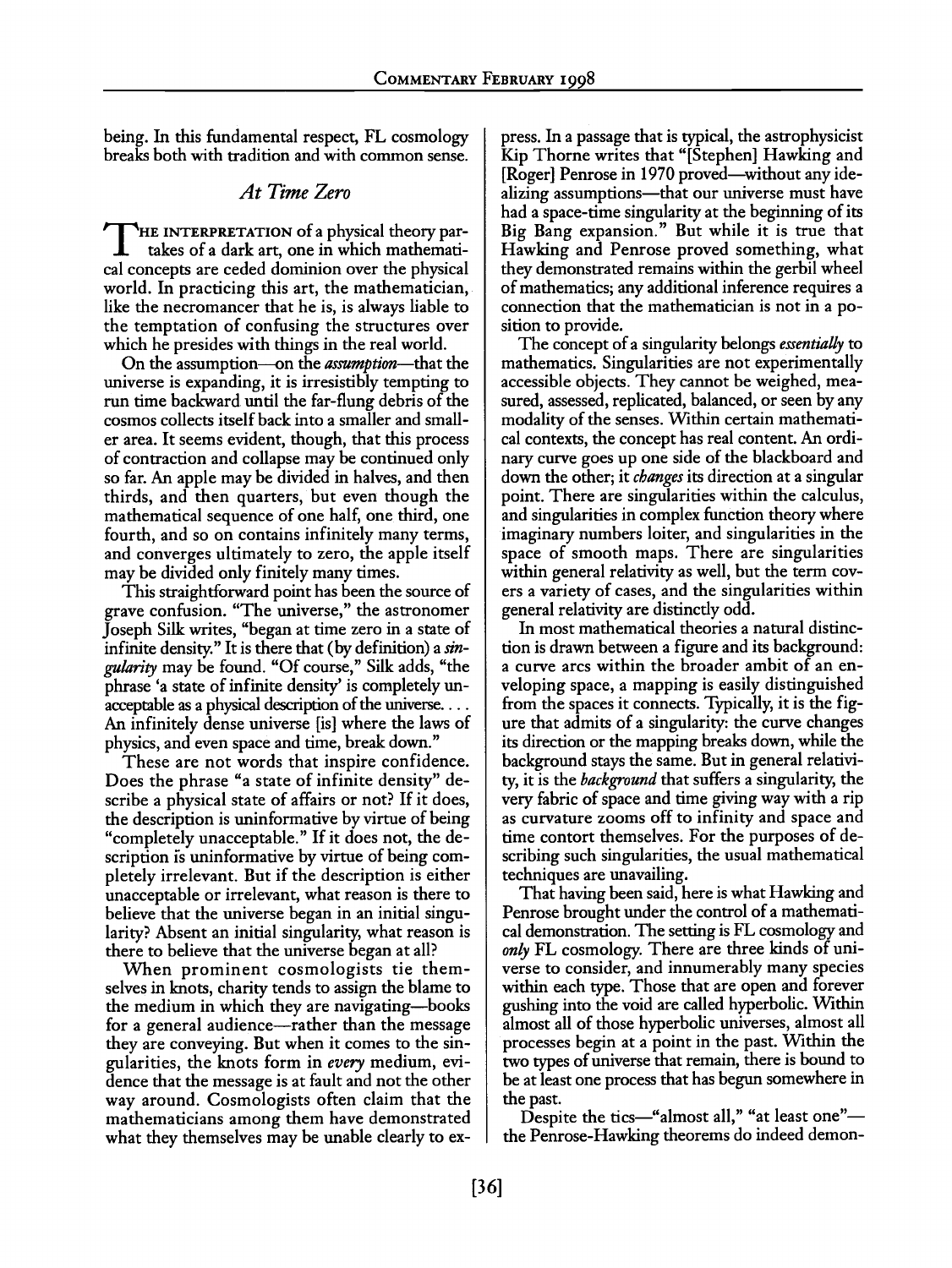strate that some universes begin in an initial singularity. But the light thrown by the Penrose-Hawking theorems flickers over a mathematical theory and so a mathematical universe. The universe that we inhabit is a physical system. Nothing but grief can come of confusing the one for the other. FL cosmology requires the existence of space-time singularities, but there is nothing in the Penrose-Hawking theorems to suggest that a space-time singularity corresponds to an explosion, or marks the beginning of an expansion, or describes an accessible portion of space and time, or connects itself to any physical state of affairs whatsoever.

Mathematical concepts achieve physical significance only when the theories in which they are embedded are confirmed by experience. If a spacetime singularity is not a physical event, no such confirmation can logically be forthcoming. With the argument rolled backward, it follows that if these mathematical theories are not confirmed by experience, then neither have they achieved any physical significance.

It is Einstein who expressed the most reasonable and deeply thought views on this matter. "One may not therefore assume the validity of the [field] equation for very high density of the field and of matter," he remarked, "and one may not conclude that the beginning of the expansion must mean a singularity in the mathematical sense. All we have to realize is that the equations may not be continued over such regions."

The sharp, clean, bracing light that the Big Bang was to have thrown on the very origins of space and time lapses when it is most needed. The relevant equations of general relativity fall silent at precisely the moment we most wish they would speak.

#### *The Closing Circle*

 $\lceil$  IKE SO many haunting human stories, the scientific story of the Big Bang is circular in the progression of its ideas and circular thus in its deepest nature. Cosmologists have routinely assumed that the universe is expanding because they have been persuaded of FL cosmology; and they have been persuaded of FL cosmology because they have routinely assumed that the universe is expanding. The pattern would be intellectually convenient if it were intellectually compelling.

If the evidence in favor of Big Bang cosmology is more suspect than generally imagined, its defects are far stronger than generally credited. Whatever else it may be, the universe is a bright, noisy, energetic place. There are monstrously large galaxies in the skies and countlessly many suns burning with fierce thermonuclear fires. Black holes are said to loiter here and there, sucking in matter and light and releasing it slowly in the form of radiation. Whence the energy for the show, the place where accounts are settled? The principles of 19th-century physics require that, in one way or another, accounts *must* be settled. Energy is neither created nor destroyed.

Hot Big Bang cosmology appears to be in violation of the first law of thermodynamics. The global energy needed to run the universe has come from nowhere, and to nowhere it apparently goes as the universe loses energy by cooling itself.

This contravention of thermodynamics expresses, in physical form, a general philosophical anxiety. Having brought space and time into existence, along with everything else, the Big Bang itself remains outside any causal scheme. The creation of the universe remains unexplained by any force, field, power, potency, influence, or instrumentality known to physics-or to man. The whole vast imposing structure organizes itself from absolutely nothing.

This is not simply difficult to grasp. It is incomprehensible.

Physicists, no less than anyone else, are uneasy with the idea that the universe simply popped into existence, with space and time "suddenly switching themselves on." The image of a light switch comes from Paul Davies, who uses it to express a miracle without quite recognizing that it embodies a contradiction. A universe that has *suddenly* switched itself on has accomplished something within time; and yet the Big Bang is supposed to have brought space and time into existence.

Having entered a dark logical defile, physicists often find it difficult to withdraw. Thus, Alan Guth writes in pleased astonishment that the universe really did arise from "essentially... nothing at all": as it happens, a false vacuum patch **"10-26** centimeters in diameter" and "10<sup>-32</sup> solar masses." It would appear, then, that "essentially nothing" has both spatial extension and mass. While these facts may strike Guth as inconspicuous, others may suspect that nothingness, like death, is not a matter that admits of degrees.

The attempt to discover some primordial stuff that can be described both as nothing and as something recalls the Maori contemplating the manifold mysteries of *po.* This apparently gives Stephen Hawking pause. "To ask what happened before the universe began," he has written, "is like asking for a point on the Earth at 91 degrees north latitude." We are on the inside of the great sphere of space and